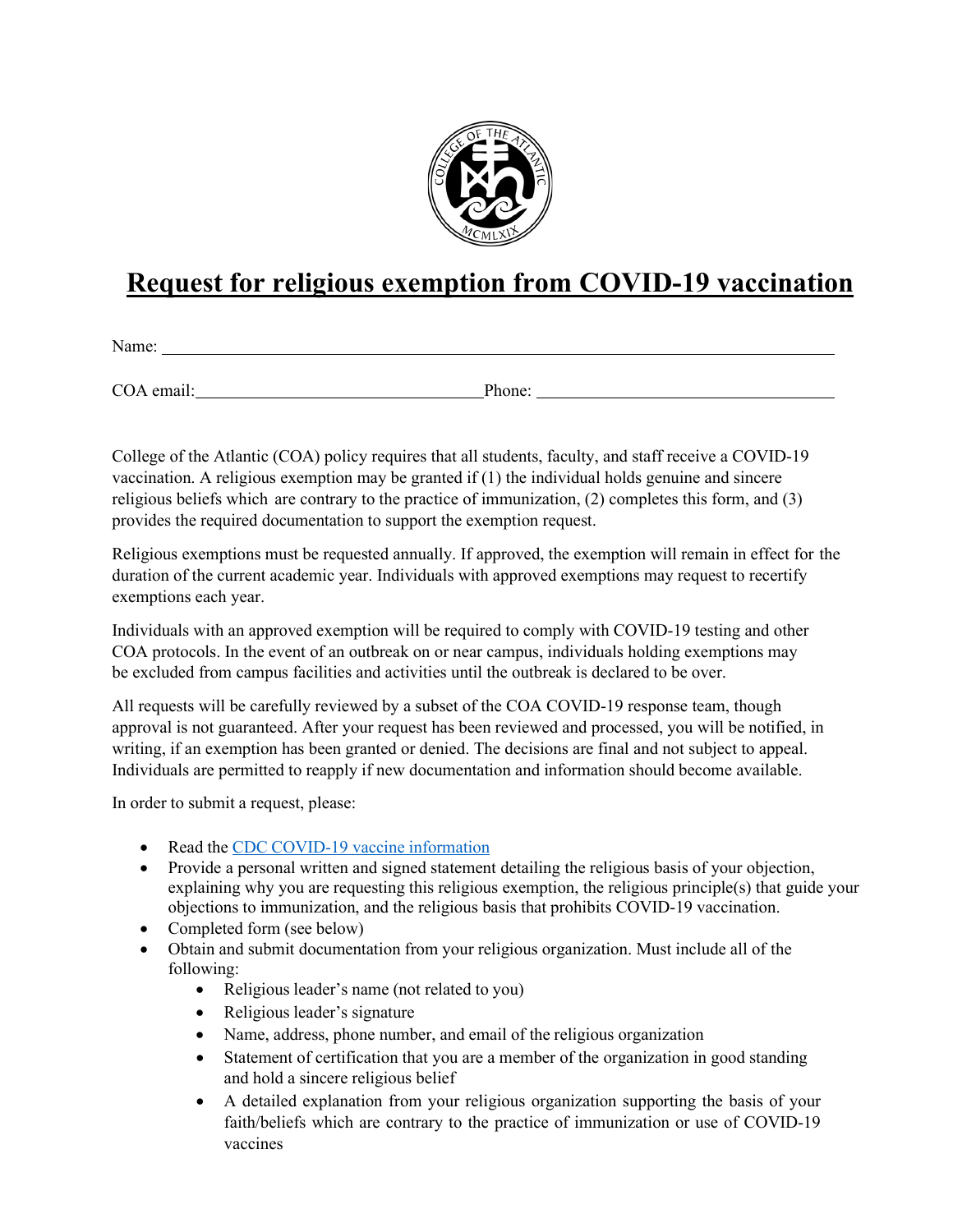- Attach all supplemental materials
	- Students: upload the completed documents to the student portal.
	- Staff and faculty: email the completed documents to **covid19coordinator@coa.edu**.

Please note that COA reserves the right to request additional supporting documentation at anytime.

*Incomplete submissions will not be reviewed. Be sure all forms and documentation are submitted at one time.*